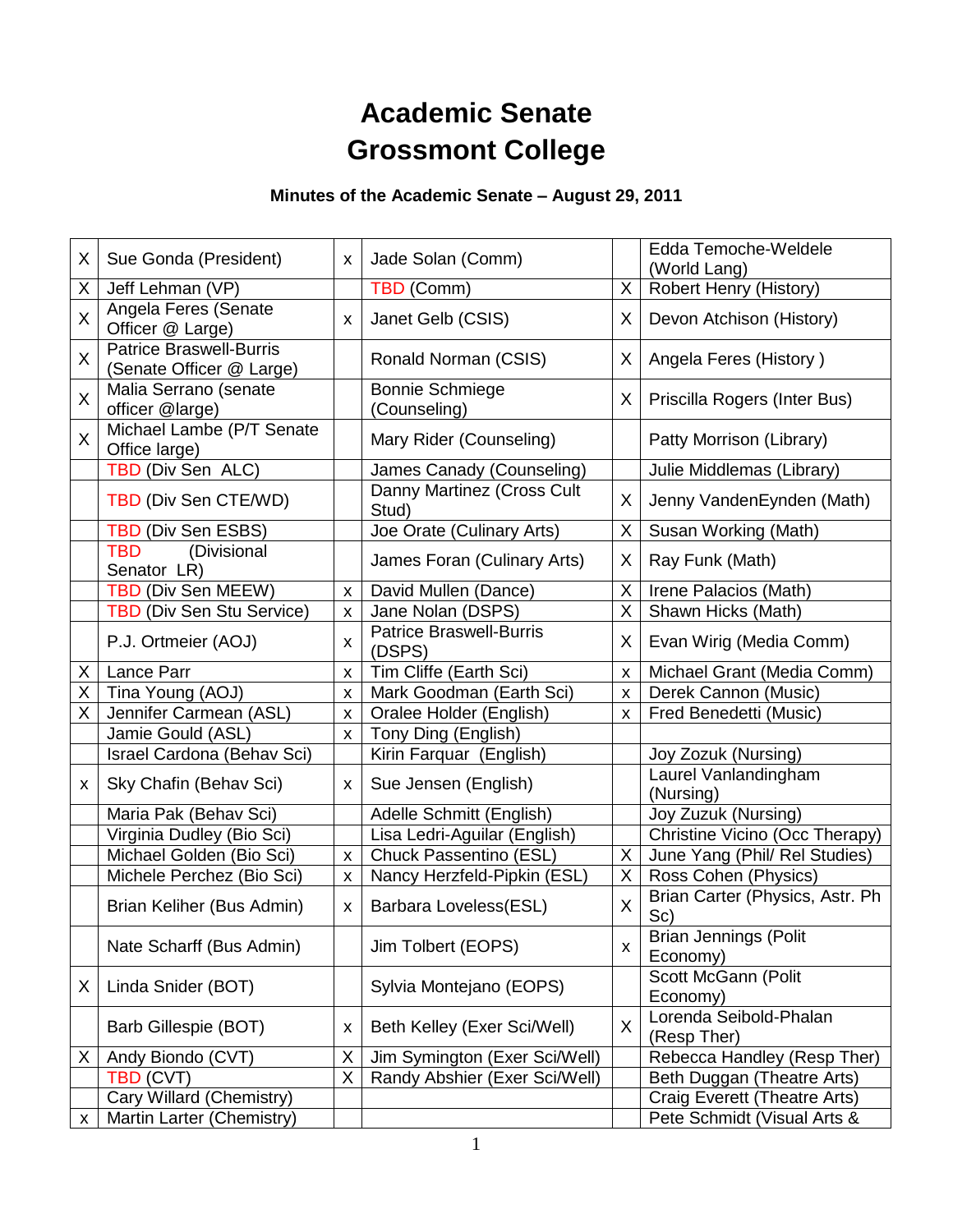|   |                            |   |                                     |   | Humanities)                                               |
|---|----------------------------|---|-------------------------------------|---|-----------------------------------------------------------|
|   | Diana Vance (Chemistry)    | X | Larry Larsen (Exer Sci/Well)        |   | <b>Gareth Davies-Morris (Visual</b><br>Arts & Humanities) |
|   | Angie Gish (Child Dev)     |   | Yolanda E. Guerrero (World<br>Lang) | х | Jennifer Bennett (Visual Arts &<br>Humanities)            |
| X | Claudia Flores (Child Dev) |   | Virginia Young (World Lang)         | X | Malia Serrano (Visual Arts &<br>Humanities)               |
|   | Joel Castellaw (Comm)      |   | Ruth Fatima Navarro (World<br>Lang) |   |                                                           |

# **GUESTS:**

- Chris Hill, Faculty Earth Science Department
- Janet Castanos, Dean English, Social and Behavioral Science
- Beth Smith, Faculty Math Department, VP Academic Senate for California Community Colleges  $\bullet$
- Sheridan DeWolf, Interim Dean Career Tech Ed/Workforce Development  $\bullet$
- Eileen McNair, Faculty Psychology Department  $\bullet$
- Diane Glow, Interim Dean of Counseling, Student Development and Matriculation  $\bullet$

# **RECORDER**: Rochelle Weiser

# **I. CALL TO ORDER (11:05)**

#### **A. Public Comment**

None

- **B. Approval of Agenda** A motion was made to approve the day's agenda. **M/S/U** Wirig/Nolan
- **C. Approval of Minutes from May 16, 2011.** A motion was made to approve the minutes from May 16, 2011. **M/S/U** Holder/Wirig

# **II. PRESIDENT'S REPORT – Sue Gonda**

- Introductions; Sue asked those present to introduce themselves and the department they represent.
- Sue introduced Diane Glow as Interim Dean of Counseling, Student Development and  $\bullet$ Matriculation. Diane explained she had come out of retirement to serve as the Interim Dean and was looking forward to working with everyone.
- Sue explained the formation/separation of the Career Tech Ed/Workforce Development  $\bullet$ Division and the new Allied Health/Nursing Division; she noted discussions are ongoing regarding faculty representation on committees from the two separate divisions.
- The Districtwide Coordinating Educational Council (DCEC) has made changes to the  $\bullet$ composition to create a balance of representation. The Council will be working on alignment issues, student success enrollment priorities and Sue will be bringing information from the Council to the Senate for discussion.
	- o Removed: 2 VP Senate representatives (1 Grossmont 1 Cuyamaca)
	- o Added: GC and CC Deans of Counseling/ A&R
	- o Added: GC and CC Instructional dean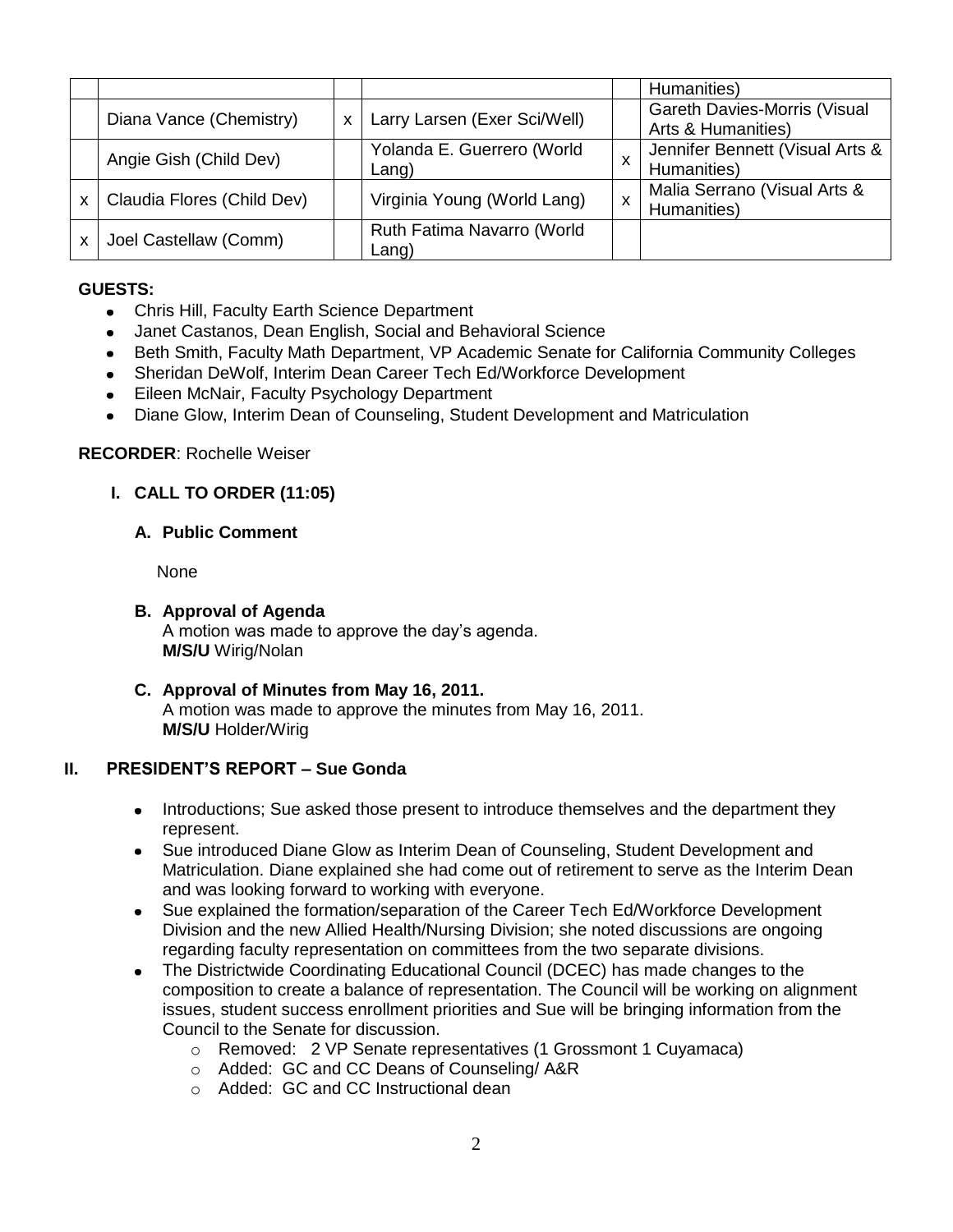Sue reported the various college committees will be discussing terms of service for committee  $\bullet$ members; looking at possibly 3 year service terms; a faculty/staff member would serve for 3 years, then have the option to serve again or complete service; this would create opportunities for new members to serve as well as maintain institutional memory.

#### **III. COMMITTEES**

#### **A. New Committee Member confirmations**

Sue reviewed the list of new committee members for confirmation.

Motion made to approve the list of new committee members. M/S/U Sim/Lambe

#### **IV. ACTION ITEMS**

None

#### **V. INFORMATION ITEMS**

#### **A. SLO Assistant-Devon Atchison**

Sue reviewed the description for the SLO Assistant position. Devon added it is an opportunity to work with faculty and Departments and Programs all over the campus.

#### **B. Collegewide Diversity, Equity & Inclusion Committee-Janet Castanos**

Janet reviewed the Charge document for the Collegewide Diversity, Equity & Inclusion Committee; noting that the District committee and the Cuyamaca committee were already up and working and GC would like to get started as well. Janet asked if the Senate would move this item to an action item.

Motion made to move this item to Action item. M/S/U Serrano/Wirig

Motion made to approve the Charge document for the Collegewide Diversity, Equity & Inclusion Committee. M/S Lehman/Sim

Discussion followed. The following changes were recommended; to the  $4<sup>th</sup>$  paragraph, second line add "employment status" and "appearance" to the items listed. In the committee composition portion in regards to faculty members change it to read: "4 Faculty-appointed by the Academic Senate (faculty tri-chair selected from this group) with at least 1 being a Part-Time Faculty Representative.

Motion passed with the above mentioned changes.

#### **C. Accreditation Team**

Sue reviewed the faculty members on the various Accreditation Standard Teams. The following vacancies need to be filled; Standard IIA: Instructional Programs: 1 faculty Student Services and 1 faculty Career Tech Ed/Workforce Development; Standard IIB: Student Support Services-1 faculty Student Services; Standard IIIA: Human Resources-1 general faculty; Standard IIID: Financial Resources: 1 general faculty.